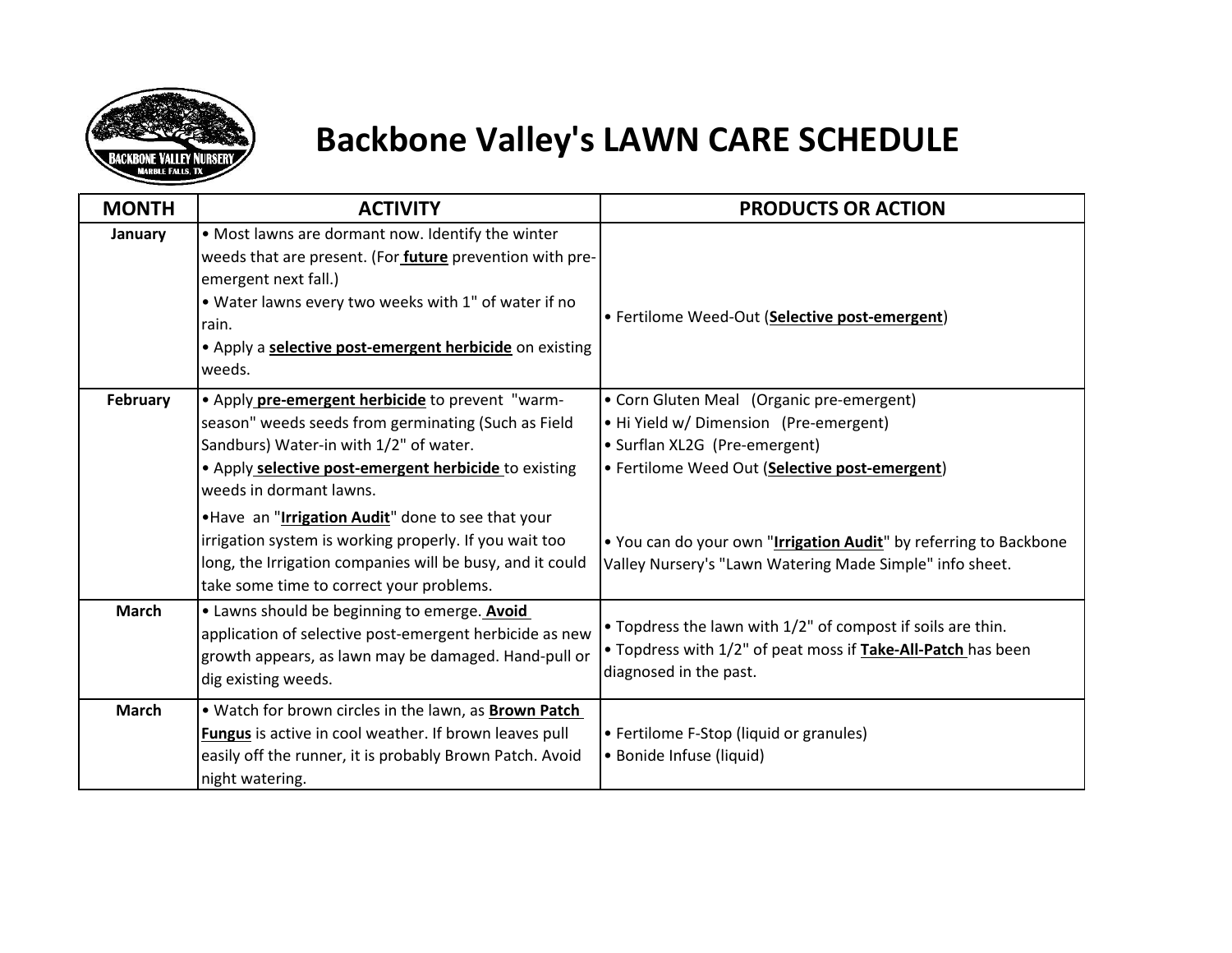| <b>April</b> | . This is the month to fertilize your lawn. We usually<br>wait until we have mowed the lawn (not the weeds)<br>twice, and when the lawn is actively growing, apply<br>fertilizer.                                                                                                                                                                                                                                                                                                                                                                                                                                                                      | • MicroLife 6-2-4 (organic fertilizer)<br>• MicroLife 8-4-6 Ultimate (organic fertilizer)                                                                                                                                                                                                                                                                                                                                                                                       |
|--------------|--------------------------------------------------------------------------------------------------------------------------------------------------------------------------------------------------------------------------------------------------------------------------------------------------------------------------------------------------------------------------------------------------------------------------------------------------------------------------------------------------------------------------------------------------------------------------------------------------------------------------------------------------------|---------------------------------------------------------------------------------------------------------------------------------------------------------------------------------------------------------------------------------------------------------------------------------------------------------------------------------------------------------------------------------------------------------------------------------------------------------------------------------|
| May          | . There is still time to <b>fertilize your lawn</b> this spring. If<br>you fertilized early in April, you may want to make a<br>second application in late May on St. Augustine lawns.<br>. Apply selective post-emergent herbicide to lawns<br>which are well-established and "hardened-off".                                                                                                                                                                                                                                                                                                                                                         | • MicroLife 6-2-4 (organic fertilizer)<br>• MicroLife 8-4-6 Ultimate (organic fertilizer)<br>· Fertilome Weed Out (selective post-emergent herbicide)                                                                                                                                                                                                                                                                                                                           |
| June         | • Check brown areas in turf to see if it is getting<br>adequate water or if the soil is thin in that spot.<br>All-Patch fungus, as root systems have been killed or<br>compromised.                                                                                                                                                                                                                                                                                                                                                                                                                                                                    | . Water deeply (4"-6") each time you water. Time frequency of<br>watering for the "stress point" of the grass to encourage healthy,<br>• Hot weather is also when we start to see signs of <b>Take-</b> deep root systems. (See "Lawn Watering" handout for instructions)<br>. Take a sample from the green grass <b>adjacent</b> to the brown areas<br>and mail "overnight" to Texas A&M Plant Disease and Diagnostic<br>Clinic for analysis (if fungus is suspected).         |
| July         | • Check areas next to sidewalks, driveways and<br>pavement for brown areas in lawn. This is the time of<br>year that <b>Chinch Bugs</b> are active, usually in the hottest<br>part of the yard.<br>• Late July to early August is the prime time to treat for<br>Grubs in lawns. Symptoms include an irregular shaped<br>yellowing or browning of the lawn and grass that "pulls<br>up" readily with no roots attached. When digging, a<br>threshold of 5-8 grubs per square foot would indicate<br>the need for control. (Yellowing of grass is also a<br>symptom of Take-All-Patch, so do not jump to<br>conclusions without investigating further.) | • Test area in green grass adjacent to the brown grass by pushing a<br>can with both ends cut out into the gound and filling with water. If<br>tiny insects with wings that cross float to the top, the lawn has a<br>Chinch Bug infestation.<br>. Treat <b>Chinch bugs</b> in lawn with Hi-Yield Turf Ranger granules and<br>water-in with 1/2" of water.<br>. Treat grub infested lawns late in the month with Hi-Yield Grub<br>Free Zone II and water-in with 1/2" of water. |